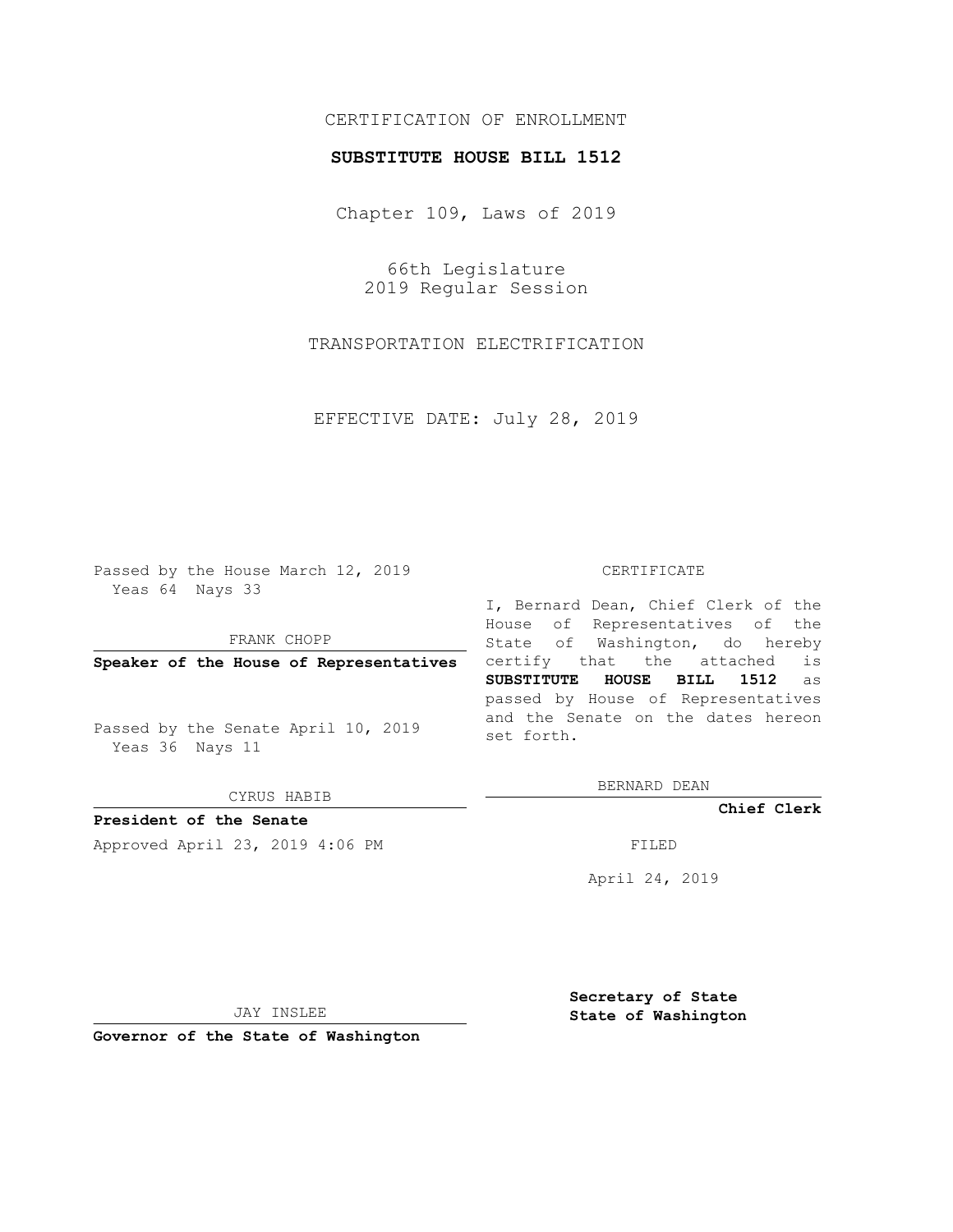### **SUBSTITUTE HOUSE BILL 1512**

Passed Legislature - 2019 Regular Session

## **State of Washington 66th Legislature 2019 Regular Session**

**By** House Environment & Energy (originally sponsored by Representatives Fey, Steele, Valdez, Ortiz-Self, Fitzgibbon, Klippert, Tarleton, Mead, Pollet, Jinkins, Boehnke, Slatter, DeBolt, Dent, Chapman, Frame, Stanford, Tharinger, and Macri)

READ FIRST TIME 02/18/19.

1 AN ACT Relating to the electrification of transportation; 2 amending RCW 80.28.360; adding a new section to chapter 35.92 RCW; 3 adding a new section to chapter 54.16 RCW; adding a new section to 4 chapter 80.28 RCW; and creating a new section.

5 BE IT ENACTED BY THE LEGISLATURE OF THE STATE OF WASHINGTON:

6 NEW SECTION. **Sec. 1.** The legislature finds that:

 (1) Programs for the electrification of transportation have the potential to allow electric utilities to optimize the use of electric grid infrastructure, improve the management of electric loads, and better manage the integration of variable renewable energy resources. Depending upon each utility's unique circumstances, electrification of transportation programs may provide cost-effective energy 13 efficiency, through more efficient use of energy resources, and more efficient use of the electric delivery system. Electrification of transportation may result in cost savings and benefits for all 16 ratepayers.

 (2) State policy can achieve the greatest return on investment in reducing greenhouse gas emissions and improving air quality by expediting the transition to alternative fuel vehicles, including electric vehicles. Potential benefits associated with electrification of transportation include the monetization of environmental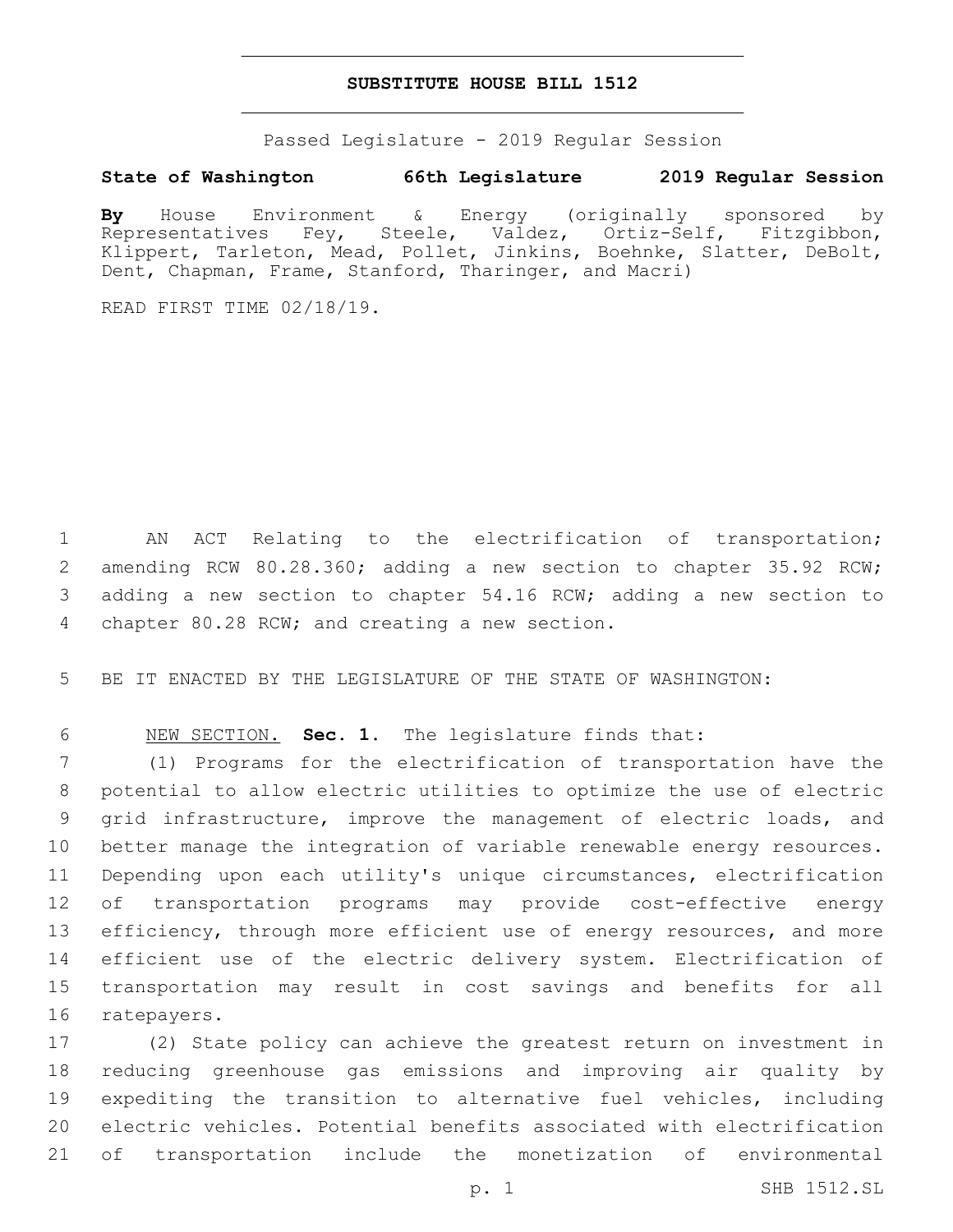attributes associated with carbon reduction in the transportation 2 sector.

 (3) Legislative clarity is important for utilities to offer programs and services, including incentives, in the electrification of transportation for their customers. It is the intent of the legislature to achieve parity among all electric utilities, so each electric utility, depending on its unique circumstances, can determine its appropriate role in the development of electrification 9 of transportation infrastructure.

 NEW SECTION. **Sec. 2.** A new section is added to chapter 35.92 11 RCW to read as follows:

 (1) The governing authority of an electric utility formed under this chapter may adopt an electrification of transportation plan that, at a minimum, establishes a finding that utility outreach and investment in the electrification of transportation infrastructure does not increase net costs to ratepayers in excess of one-quarter of 17 one percent.

 (2) In adopting an electrification of transportation plan under subsection (1) of this section, the governing authority may consider some or all of the following: (a) The applicability of multiple options for electrification of transportation across all customer classes; (b) the impact of electrification on the utility's load, and whether demand response or other load management opportunities, including direct load control and dynamic pricing, are operationally appropriate; (c) system reliability and distribution system efficiencies; (d) interoperability concerns, including the interoperability of hardware and software systems in electrification 28 of transportation proposals; and (e) overall customer experience.

 (3) An electric utility formed under this chapter may, upon making a determination in accordance with subsection (1) of this section, offer incentive programs in the electrification of transportation for its customers, including the promotion of electric vehicle adoption and advertising programs to promote the utility's 34 services, incentives, or rebates.

 NEW SECTION. **Sec. 3.** A new section is added to chapter 54.16 36 RCW to read as follows:

 (1) The commission of a public utility district may adopt an electrification of transportation plan that, at a minimum,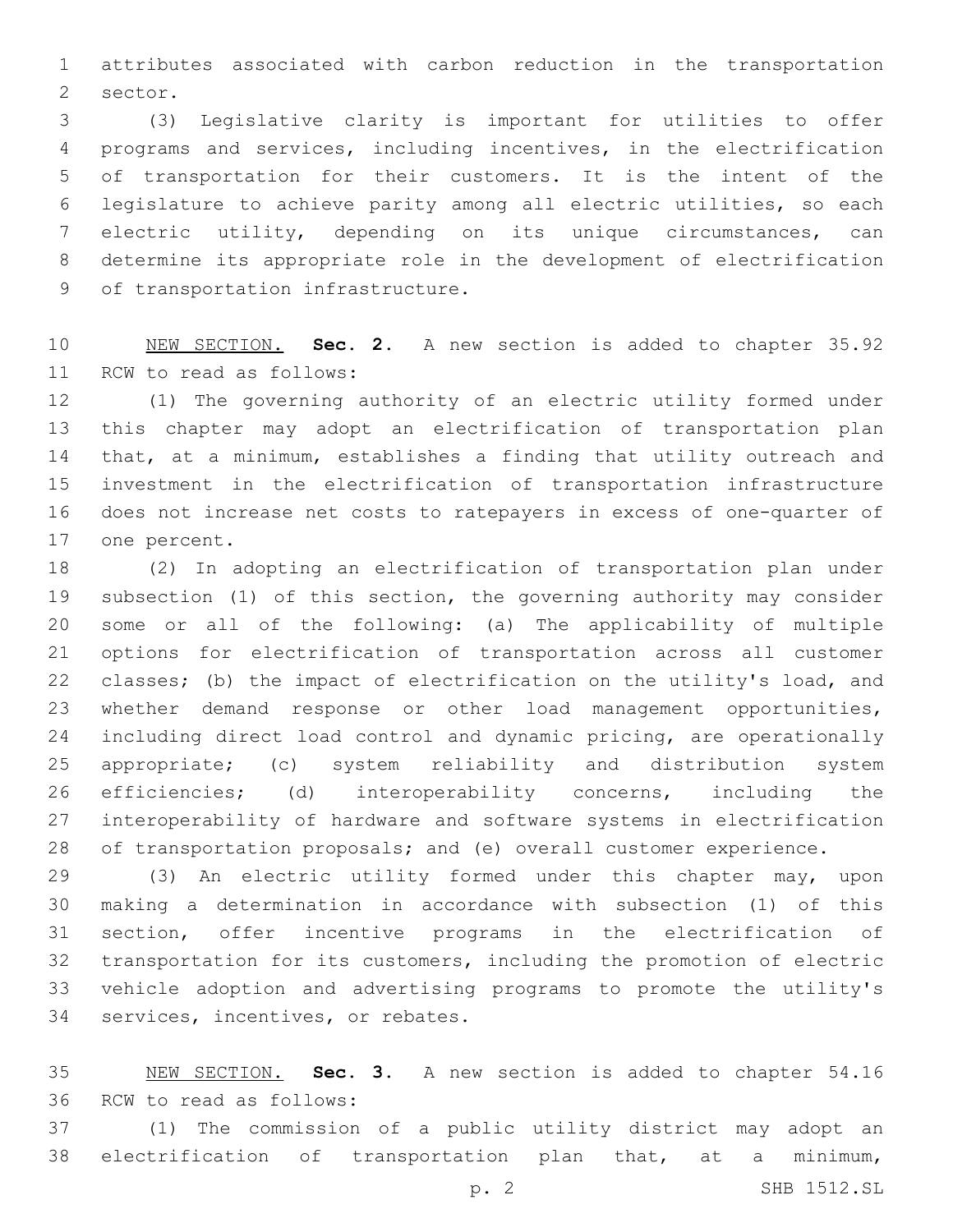establishes a finding that outreach and investment in the electrification of transportation infrastructure does not increase net costs to ratepayers in excess of one-quarter of one percent.

 (2) In adopting an electrification of transportation plan under subsection (1) of this section, the commission of a public utility district may consider some or all of the following: (a) The applicability of multiple options for electrification of transportation across all customer classes; (b) the impact of electrification on the district's load, and whether demand response or other load management opportunities, including direct load control 11 and dynamic pricing, are operationally appropriate; (c) system reliability and distribution system efficiencies; (d) interoperability concerns, including the interoperability of hardware and software systems in electrification of transportation proposals; 15 and (e) overall customer experience.

 (3) A public utility district may, upon making a determination in accordance with subsection (1) of this section, offer incentive programs in the electrification of transportation for its customers, including the promotion of electric vehicle adoption and advertising programs to promote the district's services, incentives, or rebates.

 NEW SECTION. **Sec. 4.** A new section is added to chapter 80.28 22 RCW to read as follows:

 (1) An electric utility regulated by the utilities and transportation commission under this chapter may submit to the commission an electrification of transportation plan that deploys electric vehicle supply equipment or provides other electric 27 transportation programs, services, or incentives to support electrification of transportation, provided that such electric vehicle supply equipment, programs, or services may not increase costs to customers in excess of one-quarter of one percent above the benefits of electric transportation to all customers over a period consistent with the utility's planning horizon under its most recent 33 integrated resource plan.

 (2) In reviewing an electrification of transportation plan under subsection (1) of this section, the commission may consider the following: (a) The applicability of multiple options for electrification of transportation across all customer classes; (b) the impact of electrification on the utility's load, and whether demand response or other load management opportunities, including

p. 3 SHB 1512.SL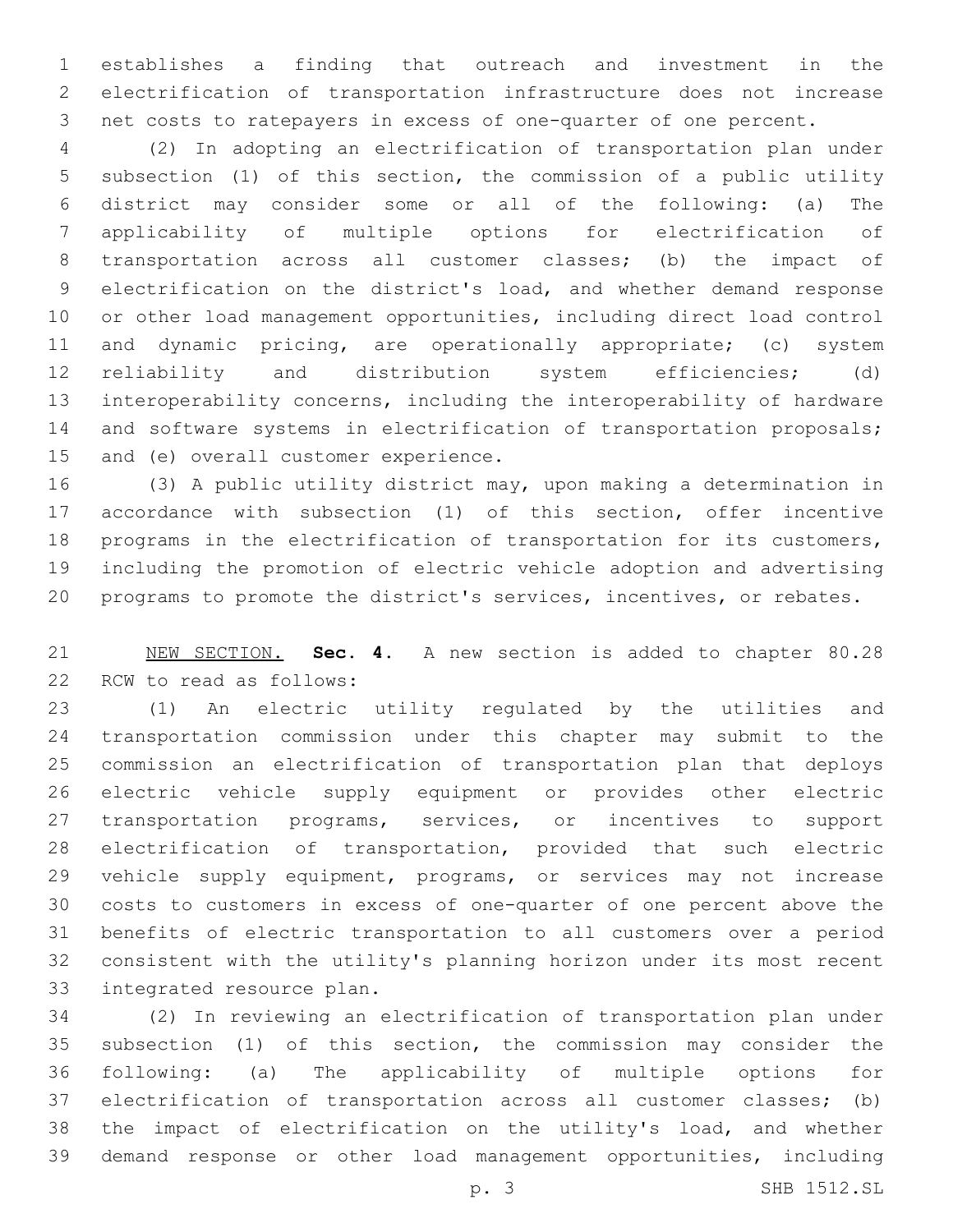direct load control and dynamic pricing, are operationally appropriate; (c) system reliability and distribution system efficiencies; (d) interoperability concerns, including the interoperability of hardware and software systems in electrification of transportation proposals; (e) the benefits and costs of the planned actions; and (f) the overall customer experience.

 (3) The commission must issue an acknowledgment of an electrification of transportation plan within six months of the submittal of the plan. The commission may establish by rule the requirements for preparation and submission of an electrification of transportation plan. An electric utility may submit a plan under this 12 section before or during rule-making proceedings.

 **Sec. 5.** RCW 80.28.360 and 2015 c 220 s 2 are each amended to read as follows:14

 (1) In establishing rates for each electrical company regulated under this title, the commission may allow an incentive rate of 17 return on investment through December 31, 2030, on capital expenditures for electric vehicle supply equipment that is deployed for the benefit of ratepayers, provided that the capital expenditures do not increase costs to ratepayers in excess of one-quarter of one percent. The commission must consider and may adopt other policies to improve access to and promote fair competition in the provision of 23 electric vehicle supply equipment.

 (2) An incentive rate of return on investment under this section may be allowed only if the company chooses to pursue capital investment in electric vehicle supply equipment on a fully regulated basis similar to other capital investments behind a customer's meter. In the case of an incentive rate of return on investment allowed under this section, an increment of up to two percent must be added to the rate of return on common equity allowed on the company's other 31 investments.

 (3) The incentive rate of return on investment authorized in subsection (2) of this section applies only to projects which have 34 been installed after July 1, 2015( $\sqrt{$  and which are reasonably expected, at the time they are placed in the rate base, to result in real and tangible benefits for ratepayers by being installed and located where electric vehicles are most likely to be parked for 38 intervals longer than two hours)).